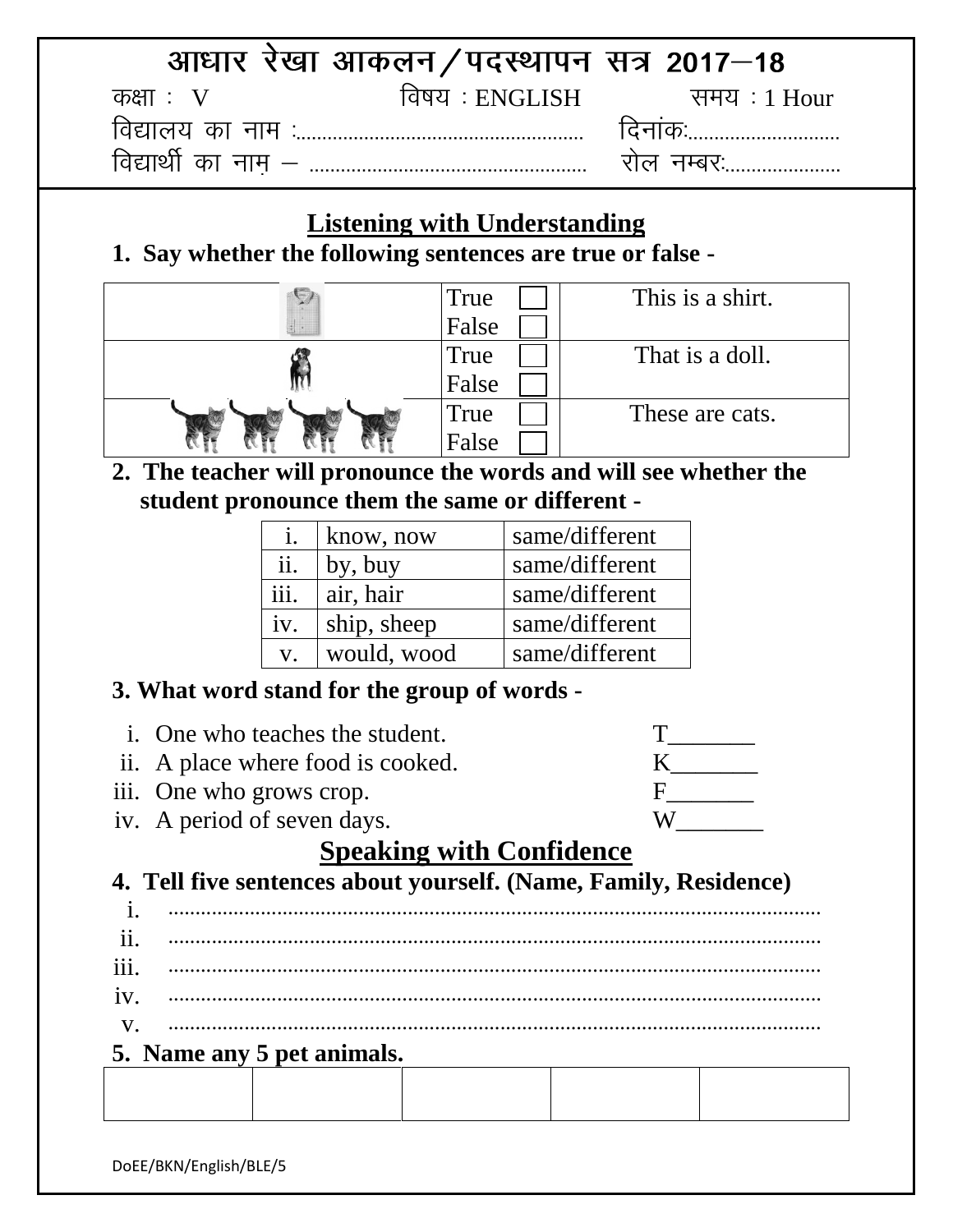### **6. Look at the pictures and speak the actions -**



The cow is  $\ldots$   $\qquad \qquad$  The girl is  $\ldots$ 

The boy is  $\ldots$   $\qquad \qquad$   $\qquad \qquad$   $\qquad \qquad$  Children are  $\ldots$ .

# **Reading with Comprehension**

### **7. Match the words in column A with their meanings in column B.**

|      | native     | well known           |  |
|------|------------|----------------------|--|
| ii.  | came back  | celebrated           |  |
| iii. | followers  | charming             |  |
| iv.  | famous     | devotees             |  |
| V.   | organized  | returned             |  |
|      | attractive | of one's own country |  |

### **8. Read the poem and answer the questions.**

|                | The peacock stands tall and proud,                       |  |
|----------------|----------------------------------------------------------|--|
|                | His blue and green feathers stand out from the crowd.    |  |
|                | He unwraps his wings for us all to see,                  |  |
|                | The beautiful colours so bright and feathery.            |  |
|                | As we sit and wait for the peacock's eyes to illuminate, |  |
|                | Feathers so tall and head held high.                     |  |
|                | What a magnificent bird!                                 |  |
|                | All the other birds cry.                                 |  |
| $\mathbf{i}$ . | What is the name of our National Bird?                   |  |
| ii.            | What colours do you see in peacock's feathers.           |  |
| iii.           | Write the Hindi meaning of these words.                  |  |
|                | $Crowd - \dots \dots \dots \dots \dots \dots$            |  |
|                |                                                          |  |

### **9. Read the passage and answer the questions -**

Kalpana Chawla the first Indian woman astronaut was bold enough to make her career in aeronautics. She was a source of inspiration to her friends and colleagues. She is a role model for many young Indian girls and woman. She was born on 1 July 1961 in Karnal, Haryana. She likes reading, flying and bird-watching.

|              | Who is the first Indian woman astronaut? |
|--------------|------------------------------------------|
|              |                                          |
| $\mathbf{V}$ | When and where was Kalpana Chawla born?  |
|              |                                          |

DoEE/BKN/English/BLE/5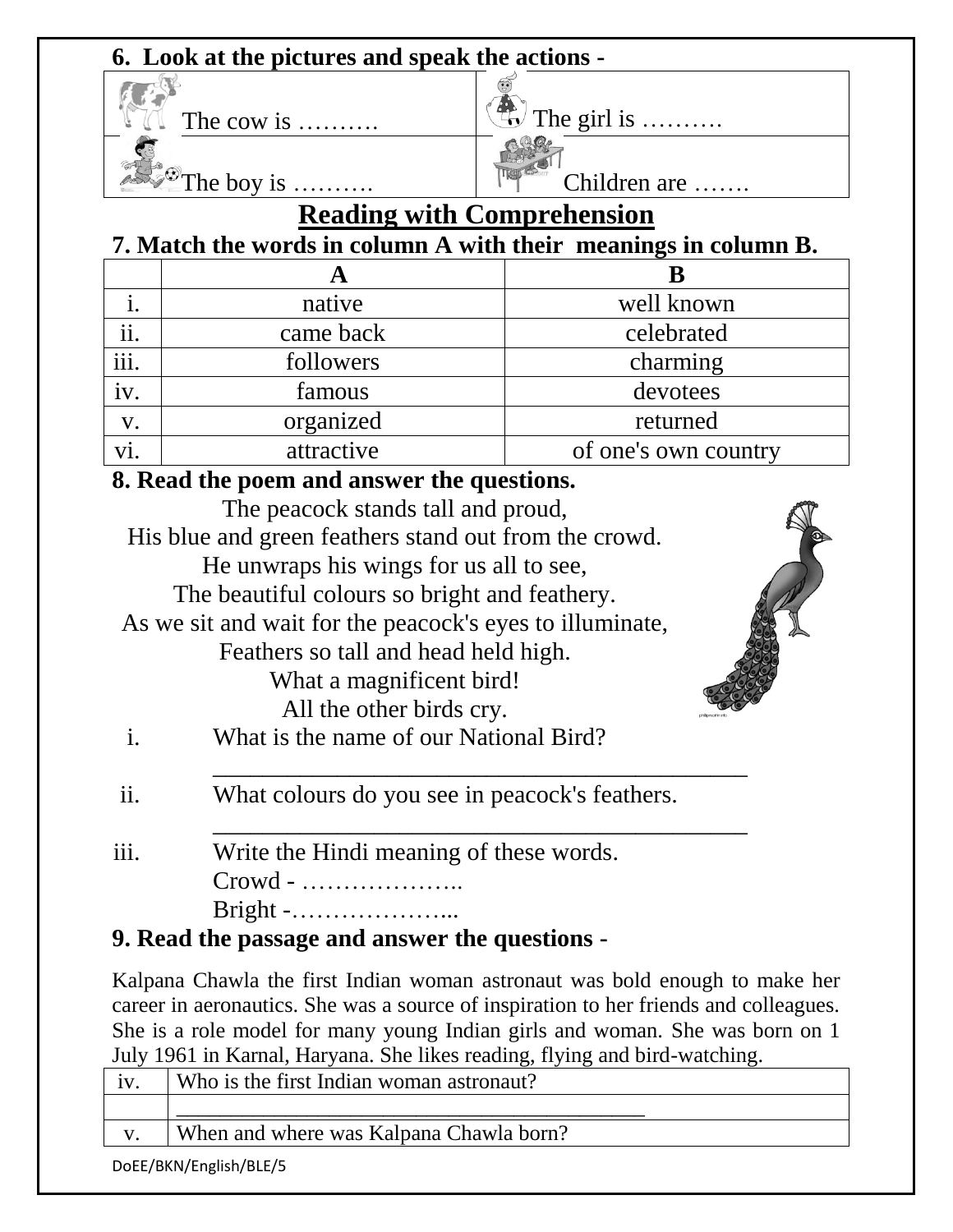| vi.  | What were her hobbies?            |
|------|-----------------------------------|
|      |                                   |
| vii. | Write the meaning of given words. |
|      |                                   |

# **Writing**

# **10. Encircle the correct spelling -**

| School        | Skool         | Eschool       | Skull    |
|---------------|---------------|---------------|----------|
| <b>Market</b> | <b>Murkat</b> | <b>Markat</b> | Markit   |
| Doctar        | Dactar        | Doctor        | Docter   |
| Engeneer      | Engineer      | Ingineer      | Enginear |
|               |               |               |          |

### **11. Write the name of the picture -**

| __<br>__<br>__<br>. |  |  |
|---------------------|--|--|
|                     |  |  |
|                     |  |  |
| E <sub>mmmmmm</sub> |  |  |
|                     |  |  |

### **12. Write a paragraph about your school. You may use these words in your paragraph.**

school, big, beautiful, nice, many rooms, teachers, punctual, hard working, some plants, trees, in the garden, 300 students, from class I to VIII, library, many books, play grounds, chess, kabaddi, basket ball, good school.

............................................................................................................................................................................. ............................................................................................................................................................................. ............................................................................................................................................................................. ............................................................................................................................................................................. .............................................................................................................................................................................

.............................................................................................................................................................................

# **13. Fill in the blanks with missing letters -**

| i. rec ve              | ii. lug_age    |
|------------------------|----------------|
| iii. pas_eng_r         | iv. dep_art_re |
| v. dist_nc_            | $vi.$ tr $v1$  |
| vii. t ain             | viii. st_ati_n |
| DoEE/BKN/English/BLE/5 |                |